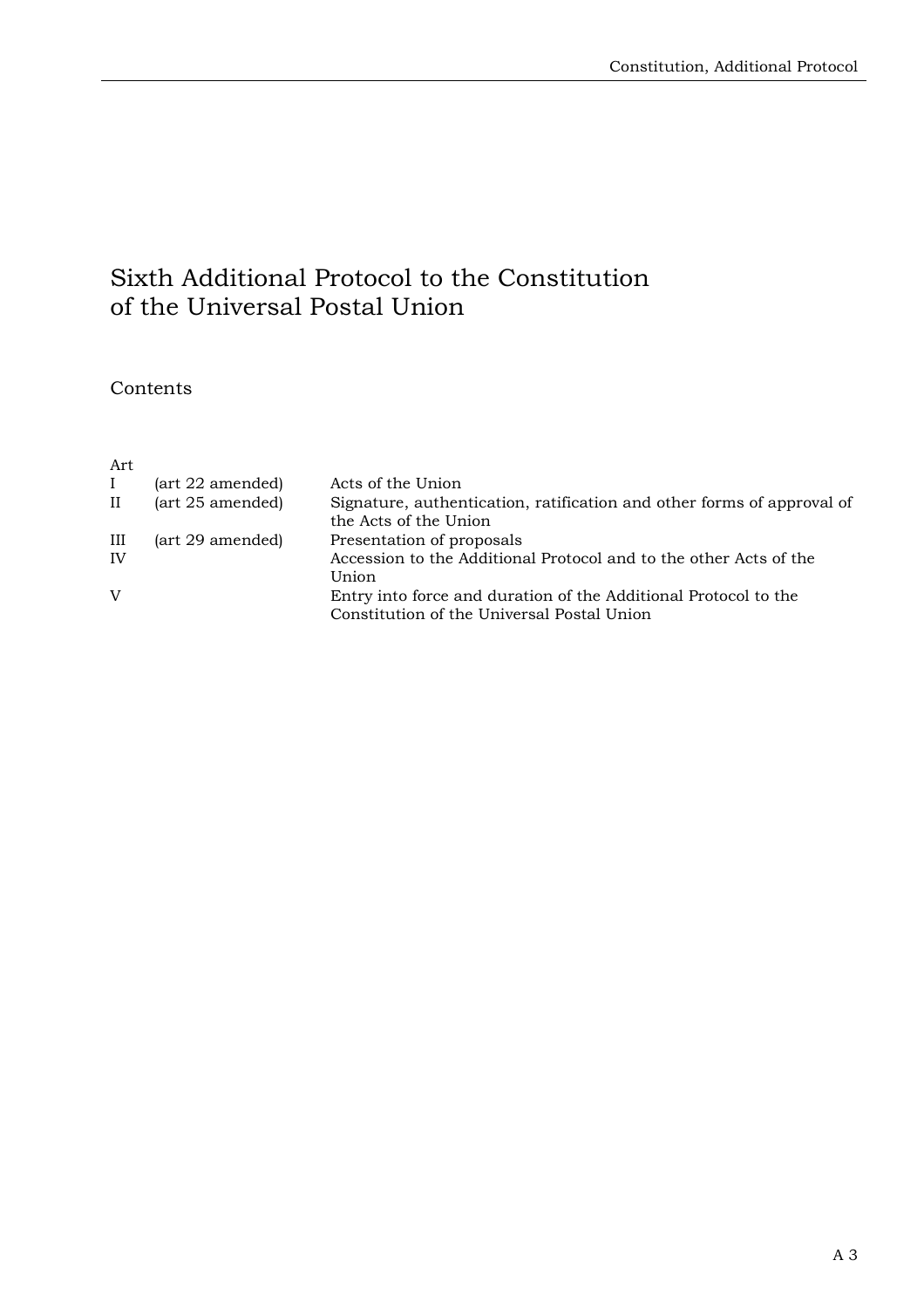## Sixth Additional Protocol to the Constitution of the Universal Postal Union

The plenipotentiaries of the Governments of the member countries of the Universal Postal Union, met in Congress at Beijing, in view of article 30, paragraph 2, of the Constitution of the Universal Postal Union concluded at Vienna on 10 July 1964, have adopted, subject to ratification, the following amendments to that Constitution.

Article I (Article 22 amended) Acts of the Union

1 The Constitution shall be the basic Act of the Union. It shall contain the organic rules of the Union.

2 The General Regulations shall embody those provisions which ensure the application of the Constitution and the working of the Union. They shall be binding on all member countries.

3 The Universal Postal Convention**, the Letter Post Regulations and the Parcel Post Regulations** shall embody the rules applicable throughout the international postal service and the provisions concerning the letter-post **and postal parcels** services. These Acts shall be binding on all member countries.

4 The Agreements of the Union, and **their Regulations**, shall regulate the services other than those of the letter post **and postal parcels** between those member countries which are parties to them. They shall be binding on those countries only.

5 **The Regulations**, which shall contain the rules of application necessary for the implementation of the Convention and of the Agreements, shall be drawn up by the Postal Operations Council, bearing in mind the decisions taken by Congress.

6 The Final Protocols annexed to the Acts of the Union referred to in paragraphs 3, 4 and 5 shall contain the reservations to those Acts.

Article II (Article 25 amended) Signature, authentication, ratification and other forms of approval of the Acts of the Union

1 The Acts of the Union arising from the Congress shall be signed by the plenipotentiaries of the member countries.

2 **The Regulations** shall be authenticated by the Chairman and the Secretary-General of the Postal Operations Council.